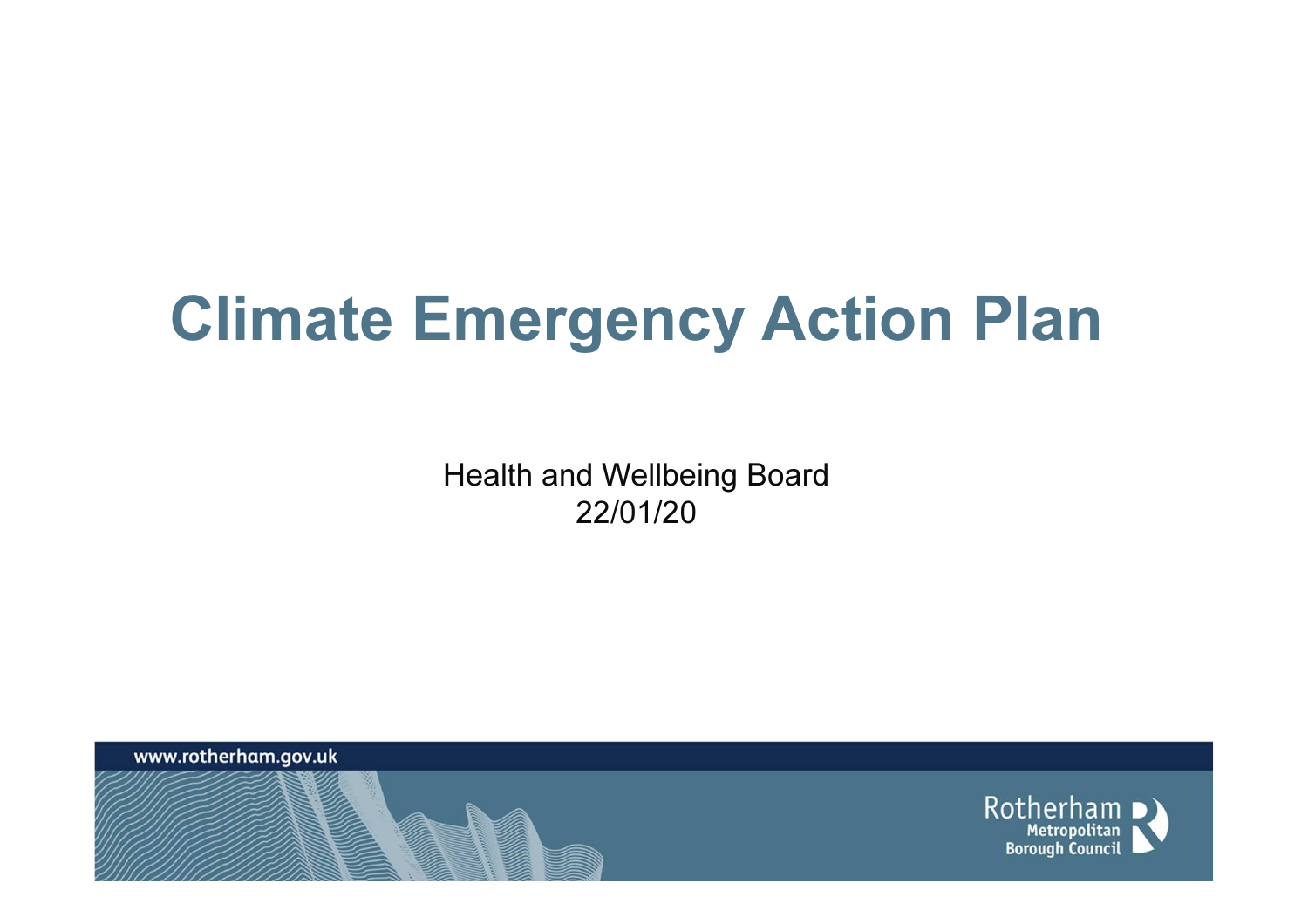## Climate Emergency

- • State of the UK climate report 2017 – warming climate, rising sea levels and increased weather variability/extremes all expected to continue in the future; necessitates a state of "climate emergency"
- • IPCC Special Report on Global Warming (2018) recommends 12 years to make drastic action against climate change
- Government target date of 2050 for Britain to produce "net zero emissions"
- • RMBC recent reductions of carbon emissions by 3% per year (fifth greatest reductions over the past decade)
- • Pressure is mounting to take further action within the context of central government targets, increased direct action (and other forms of participation) from citizens, and the real effects of climate change (e.g. recent floods)